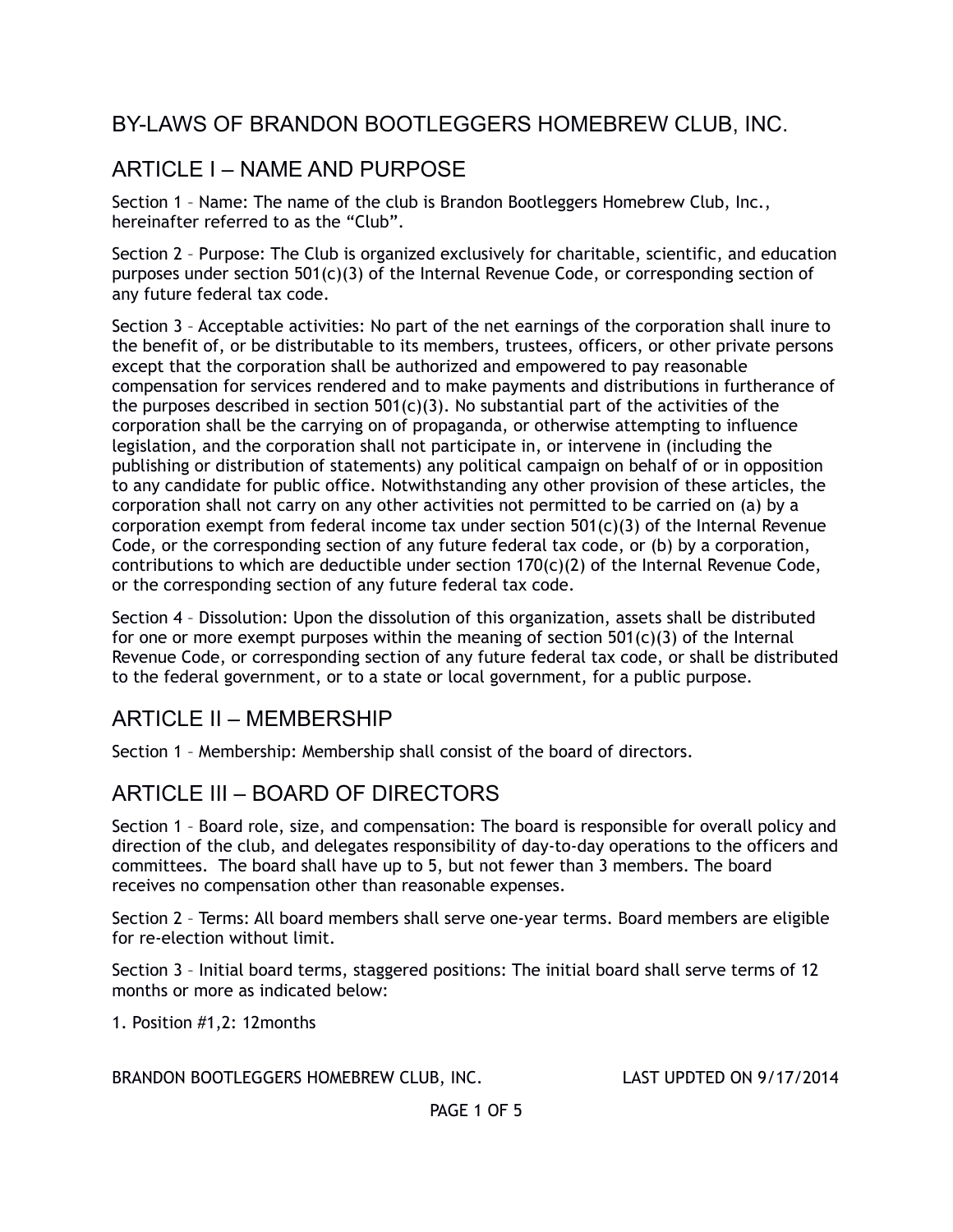#### 2. Position #3,4: 15 months

#### 3. Position #5: 18 months

After the initial terms are completed, each position will revert to a one-year term.

Section 4 – Meetings and notice: The board shall meet at least quarterly. An official board meeting requires that each board member receive written or electronic notice at least two weeks in advance.

Section 5 – Board elections: During each quarterly board meeting of the corporation, the board of directors shall elect Directors to replace those whose terms shall expire in that quarter. This election shall take place during a regular meeting of the directors, called in accordance with the provisions of these bylaws.

Section 6 – Election procedures: New directors shall be elected by a majority of directors present at such a meeting, provided there is a quorum present. Directors so elected shall serve a term beginning on the first day of the next month.

Section 7 – Quorum: A quorum must be attended by at lest a simple majority of board members for business transactions to take place and motions to pass.

Section 8 – Officers and duties: There shall be four officers of the board, consisting of a president, vice-president, secretary, and treasurer. Their duties are as follows:

The *president* shall convene regularly scheduled board meetings, shall preside or arrange for other members of the Executive Committee to preside at each meeting in the following order: vice-president, secretary, treasurer.

The *vice-president* shall chair committees on special subjects as designated by the board.

The *secretary* shall be responsible for keeping records of board actions, including overseeing the taking of minutes at all board meetings, sending out meeting announcements, distributing copies of minutes and the agenda to each board member, and assuring that the corporate records are maintained.

The *treasurer* shall make a report at each board meeting. The treasurer shall chair the finance committee, assist in the preparation of the budget, help develop fund-raising plans, and make financial information available to board members and the public.

Section 9 – Vacancies: When a vacancy on the board exists mid-term, the secretary must receive nominations for new members from present board members two weeks in advance of a board meeting. These nominations shall be sent out to board members with the regular board meeting announcement, to be voted upon at the next board meeting. These vacancies will be filled only to the end of the particular board member's term.

Section 10 – Resignation, termination, and absences: Resignation from the board must be in writing and received by the secretary. A board member shall be terminated from the board due to excess absences, defined as more than three unexcused absences from board meetings in a year. A board member may be removed for other reasons by a three-fourths vote of the remaining directors.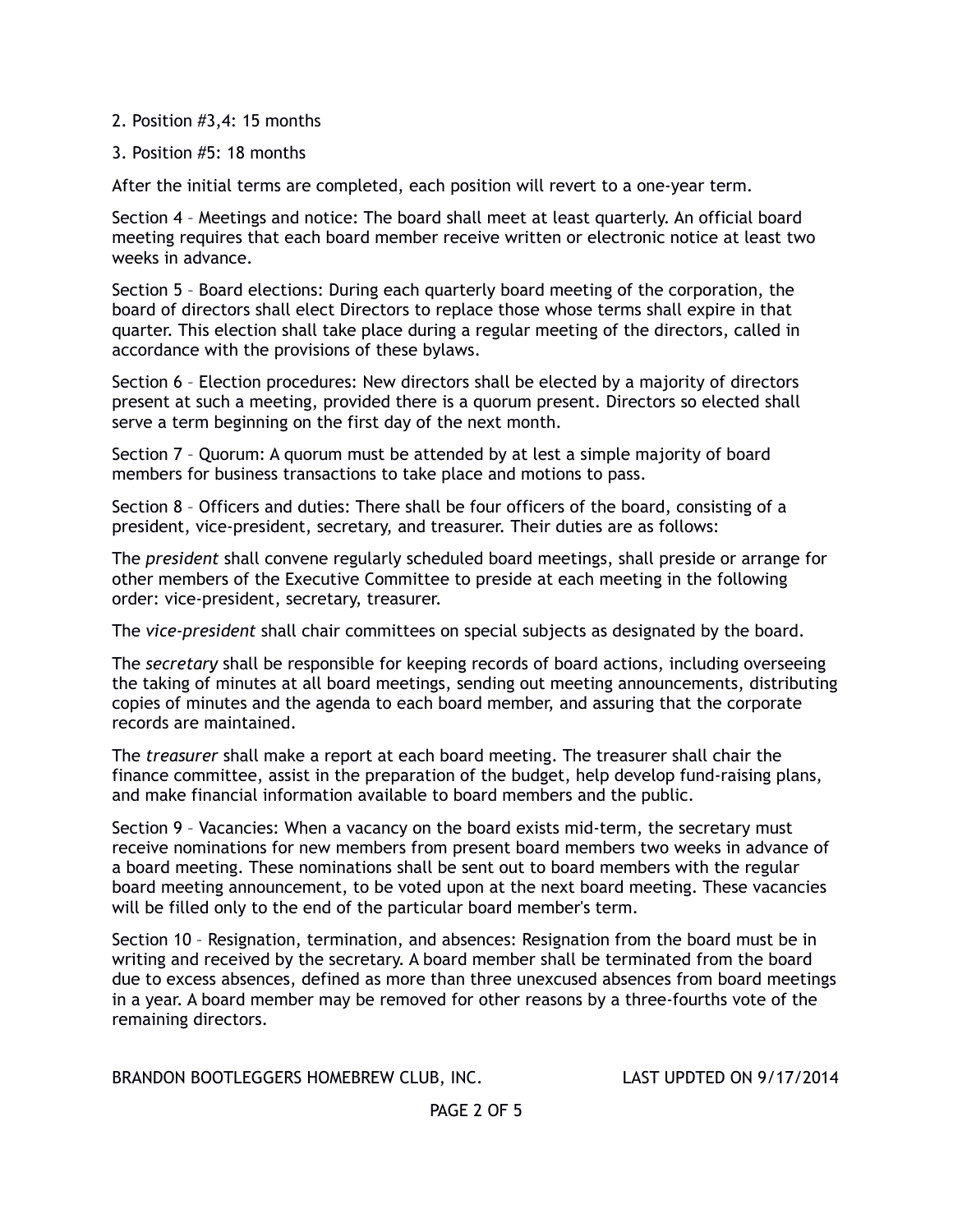Section 11 – Special meetings: Special meetings of the board shall be called upon the request of the president or one-third of the board. Notices of special meetings shall be sent out by the secretary to each board member at least two weeks in advance.

Section 12 – Proxies: At all meetings of the board each board member may vote in person or by limited proxy. All proxies shall be in writing and filed with the secretary. Proxies may be delivered by email. Limited proxies may also be used for votes taken to amend the By-Laws or for any matter that requires or permits a vote of the board members.

Section 13 – Multiple offices. The offices of secretary and treasurer may be held by the same person. No person shall simultaneously hold more than one of any of the other offices.

## ARTICLE IV – COMMITTEES

Section 1 – Committee formation: The board may create committees as needed, such as fundraising, public relations, charitable programs, education programs, etc. The board appoints all committee chairs by a majority vote of the quorum at any official board meeting.

Section 2 – Executive Committee: The four officers serve as members of the Executive Committee. Except for the power to amend the articles of incorporation and bylaws, the Executive Committee shall have all the powers and authority of the board of directors in the intervals between meetings of the board of directors, and is subject to the direction and control of the full board.

Section 3 – Finance Committee: The treasurer is the chair of the Finance Committee, which includes three other board members. The Finance Committee is responsible for developing and reviewing fiscal procedures, fund-raising plans, and annual budgets with staff and other board members. The board must approve the budget and all expenditures must be within budget. Any major change in the budget must be approved by the board or the Executive Committee. The fiscal year shall be the calendar year. Annual reports are required to be submitted to the board showing income, expenditures, and pending income. The financial records of the organization are public information and shall be made available to board members and the general public.

The finance committee is responsible for preparation and delivery of any tax returns or official filings as identified by the treasurer or board of directors.

### ARTICLE V – AMENDMENTS

Section 1 – Amendments: These bylaws may be amended when necessary by a two-thirds majority of the board of directors. Proposed amendments must be submitted to the secretary to be sent out with regular board announcements.

# ARTICLE VI – BOOKS AND RECORDS

Section 1. The By-Laws of the Club shall be made available for inspection by the general public by reasonable digital means, including social media or email upon request.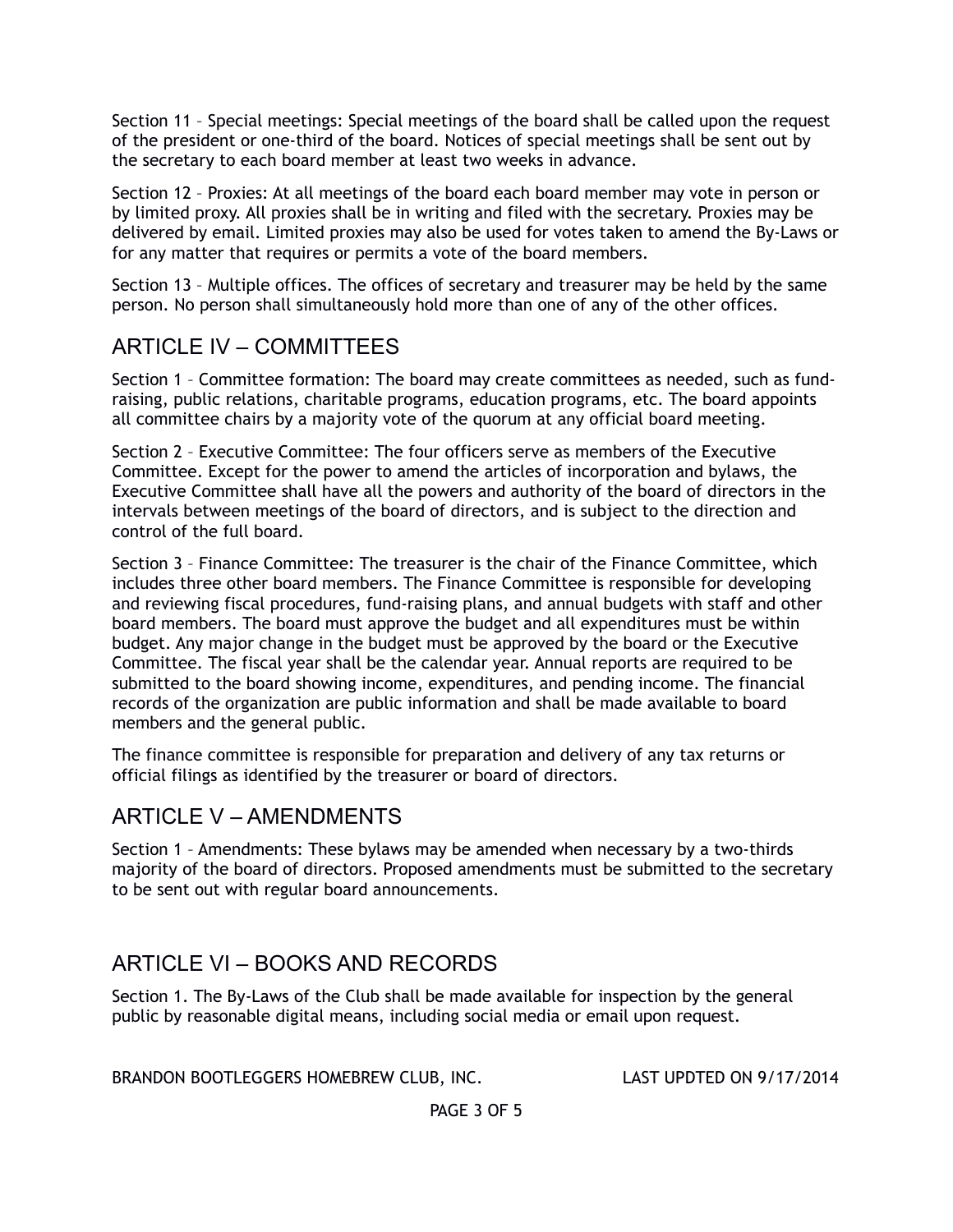Section 2. Brief minutes of all meetings of members and of the Board of Directors shall be kept and shall be provided by for inspection by members upon reasonable request.

Section 3. All accounting records shall be maintained for a period of not less than 7 years. The accounting records shall include, but are not limited to:

1. Accurate, itemized, and detailed records of all receipts and expenditures.

2. A current membership list showing each member of the Club, designating the name of the member(s), the due date and amount of each assessment, the amount paid upon the account, and the balance due if any.

3. Tax returns, audits, reviews, accounting statements, and financial reports of the Club, if any.

# ARTICLE VII – INDEMNIFICATION

Section 1: Indemnification

The club shall, to the extent legally permissible, indemnify each person who may serve or who has served at any time as an officer, director, or employee of the corporation against all expenses and liabilities, including, without limitation, counsel fees, judgments, fines, excise taxes, penalties and settlement payments, reasonably incurred by or imposed upon such person in connection with any threatened, pending or completed action, suit or proceeding in which he or she may become involved by reason of his or her service in such capacity; provided that no indemnification shall be provided for any such person with respect to any matter as to which he or she shall have been finally adjudicated in any proceeding not to have acted in good faith in the reasonable belief that such action was in the best interests of the corporation; and further provided that any compromise or settlement payment shall be approved by a majority vote of a quorum of directors who are not at that time parties to the proceeding.

The indemnification provided hereunder shall inure to the benefit of the heirs, executors and administrators of persons entitled to indemnification hereunder. The right of indemnification under this Article shall be in addition to and not exclusive of all other rights to which any person may be entitled.

No amendment or repeal of the provisions of this Article which adversely affects the right of an indemnified person under this Article shall apply to such person with respect to those acts or omissions which occurred at any time prior to such amendment or repeal, unless such amendment or repeal was voted by or was made with the written consent of such indemnified person.

This Article constitutes a contract between the corporation and the indemnified officers, directors, and employees. No amendment or repeal of the provisions of this Article which adversely affects the right of an indemnified officer, director, or employee under this Article shall apply to such officer, director, or employee with respect to those acts or omissions which occurred at any time prior to such amendment or repeal.